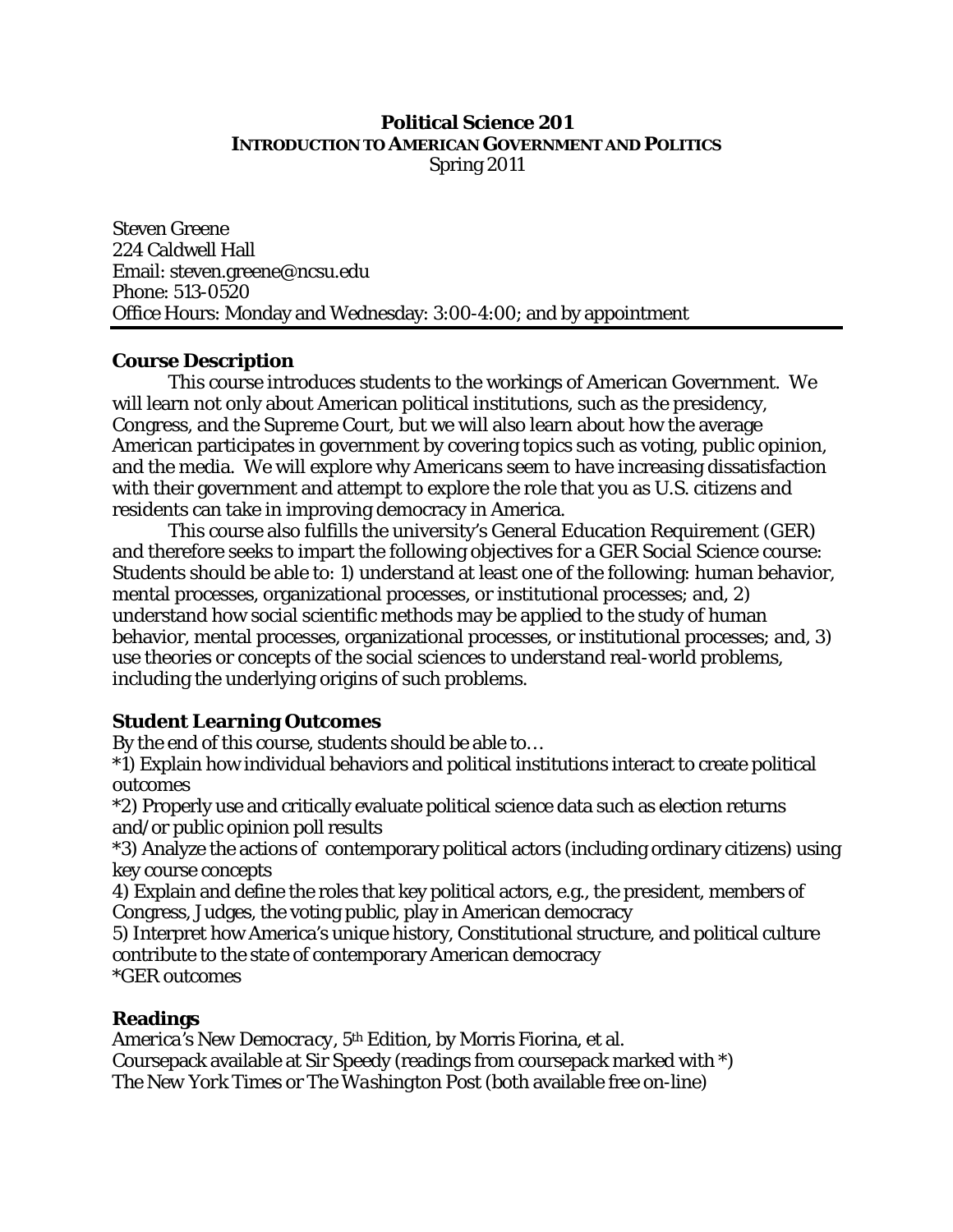*America's New Democracy* will serve as the primary text for this course. The class lectures and the text are intended to complement one another. In order to get the most out of the class it is important that you do the assigned reading prior to the appropriate class period. You are required to read the *New York Times* or *Washington Post* on a daily basis in order to be able to apply course concepts to contemporary events in government and politics. **Good performance on exams will require a knowledge of current events.**

# **Requirements and Grading**

- Two Midterm Exams and Non-cumulative Final Exam (20% each)
- Discussion Section (15%)
- Ideological Autobiography (10%)
- Letter to Member of Congress (15%)

Grading will be on the following scale:  $A = 90-100$ ;  $B = 80-89$ ;  $C = 70-79$ ;  $D = 60-69$ ; F  $=$  below 60.  $+$  and  $-$  will be assigned where appropriate.

## **Discussion Sections**

**Enrollment in a discussion section/lab, PS 201L, is a basic requirement of the course.** This class will be in the format of lectures on Monday and Wednesday and a discussion section led by a teaching assistant on Friday. Participation is expected from all students in the class. At minimum, this means good attendance in discussion sections. In accordance with university policy, a record of student attendance will be kept and count towards your grade in the section. The discussion sections will focus on the readings from the coursepack, current events, and selected topics from lectures to be explored in greater depth. You will be graded on your *active* participation in discussion sections. At their discretion, teaching assistants may also have quizzes in discussion sections to encourage your participation.

### **Exams**

There will be two midterm exam and a non-cumulative final exam. You should be prepared to integrate material you have learned from lectures, readings, and current events into your answers.

# **Assignments**

**Ideological Autobiography.** Outline your personal political beliefs in major areas of government and public opinion. Are you liberal or conservative? Why? What aspects of the larger political environment as well as your personal environment have helped you form these beliefs? Be sure to use concepts you have learned about in this class to explain your ideology. You are responsible for the complete details of the assignment at: http://www2.chass.ncsu.edu/shgreene/PS201/AboutPaper1.htm **Due in discussion section February 25. 4 pages maximum.**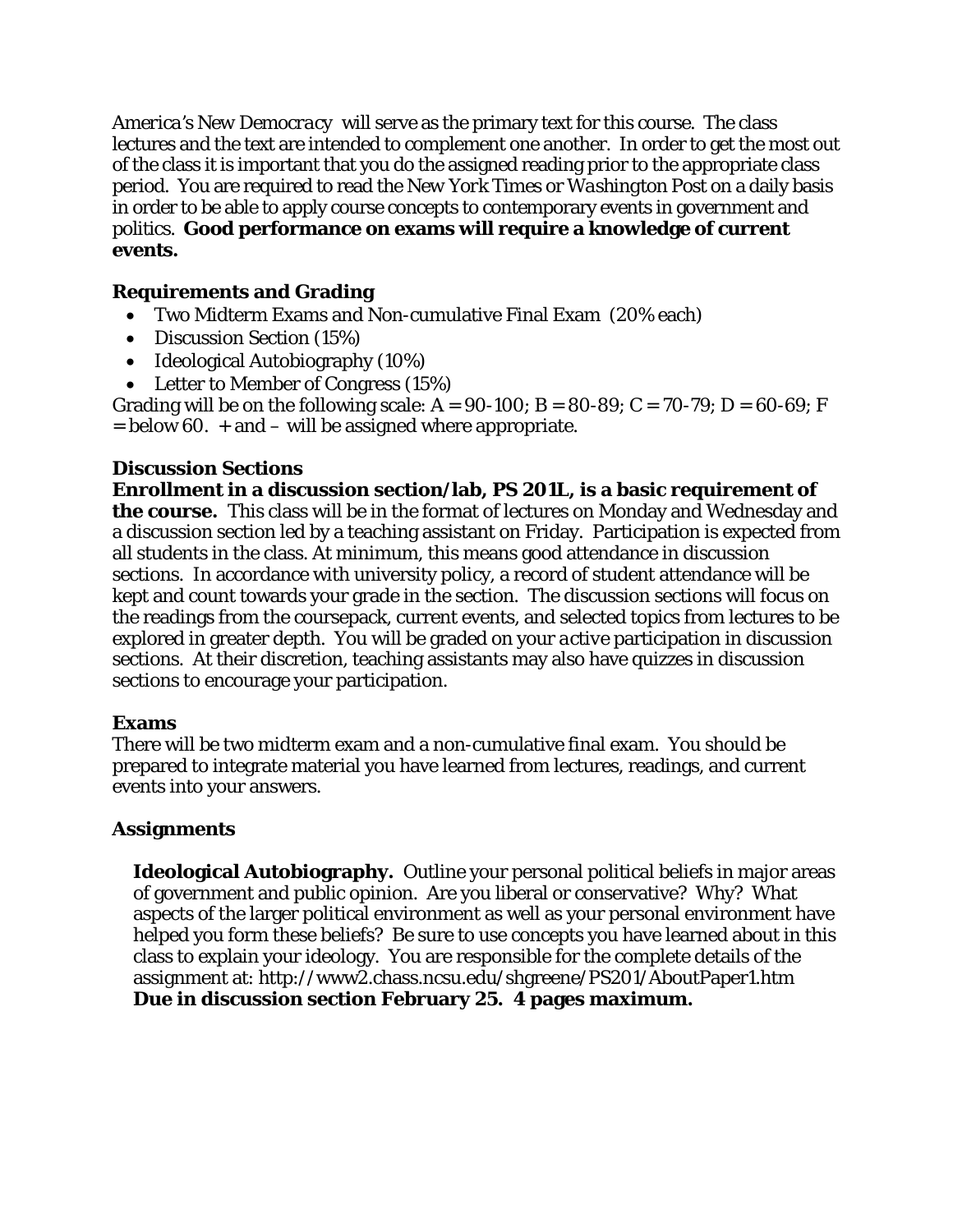**Congressional Letter**. Find the U.S. Member of the House of Representative for your Home District. Write him/her a letter expressing your concerns about a matter of *current* policy faced by the U.S. Congress. This should be a persuasive letter as to why the member should support your position. You are also expected to research the member's existing position to tailor the letter to him/her. You are responsible for the complete details of the assignment at:

http://faculty.chass.ncsu.edu/shgreene/PS201/AboutPaper2.htm. **Due in discussion section April 9. 4 pages maximum.** 

**All papers should be stapled and double-spaced. Only hardcopies will be accepted.** Complete policies regarding all paper assignments can be found at http://www2.chass.ncsu.edu/shgreene/PS201/PaperGuidelines.htm. You are expected to read these guidelines before submitting your paper.

# **Late Policy**

It is expected that exams will be taken and assignments turned in when they are scheduled on the syllabus. If you unable to take an exam or turn in an assignment at the assigned time for a valid reason, you **must** let the instructor know in advance in order take a make-up exam. Failure to do so will result in a 0. Assignments will be downgraded a letter grade for each day they are late. *Do not approach me about make-up exams unless you have let me know beforehand or were facing a genuine medical or family emergency at the time of the exam. Seriously.* 

## **Class Website**

The class website at http://faculty.chass.ncsu.edu/shgreene/PS201 is an additional resource designed to assist you in the class. It will contain important announcements and archived lecture outlines as well as basic course information.

### **Class Email list**

On occasion, announcements will be made through email messages. The University has an official email address on file for each of you. It is your responsibility to see to it that you receive email from this account.

### **Academic Integrity**

Students are expected to complete their assignments with due regard to academic integrity. In order to do so they should familiarize themselves with the relevant sections of the student code of conduct (Sections 7-13). By signing all work submitted on paper, or by identifying themselves in work submitted electronically, students affirm that they neither gave nor received unauthorized aid. Collaboration on assignments among students may only occur when explicitly authorized by an instructor.

In particular the Department of Political Science takes plagiarism very seriously. Plagiarism is "the representation of another's works or ideas as one's own; it includes the unacknowledged word for word use and/or paraphrasing of another person's work, and/or the inappropriate unacknowledged use of another person's ideas." Students found guilty of academic misconduct will at a minimum receive a 0 for the assignment and have their conduct reported to the office of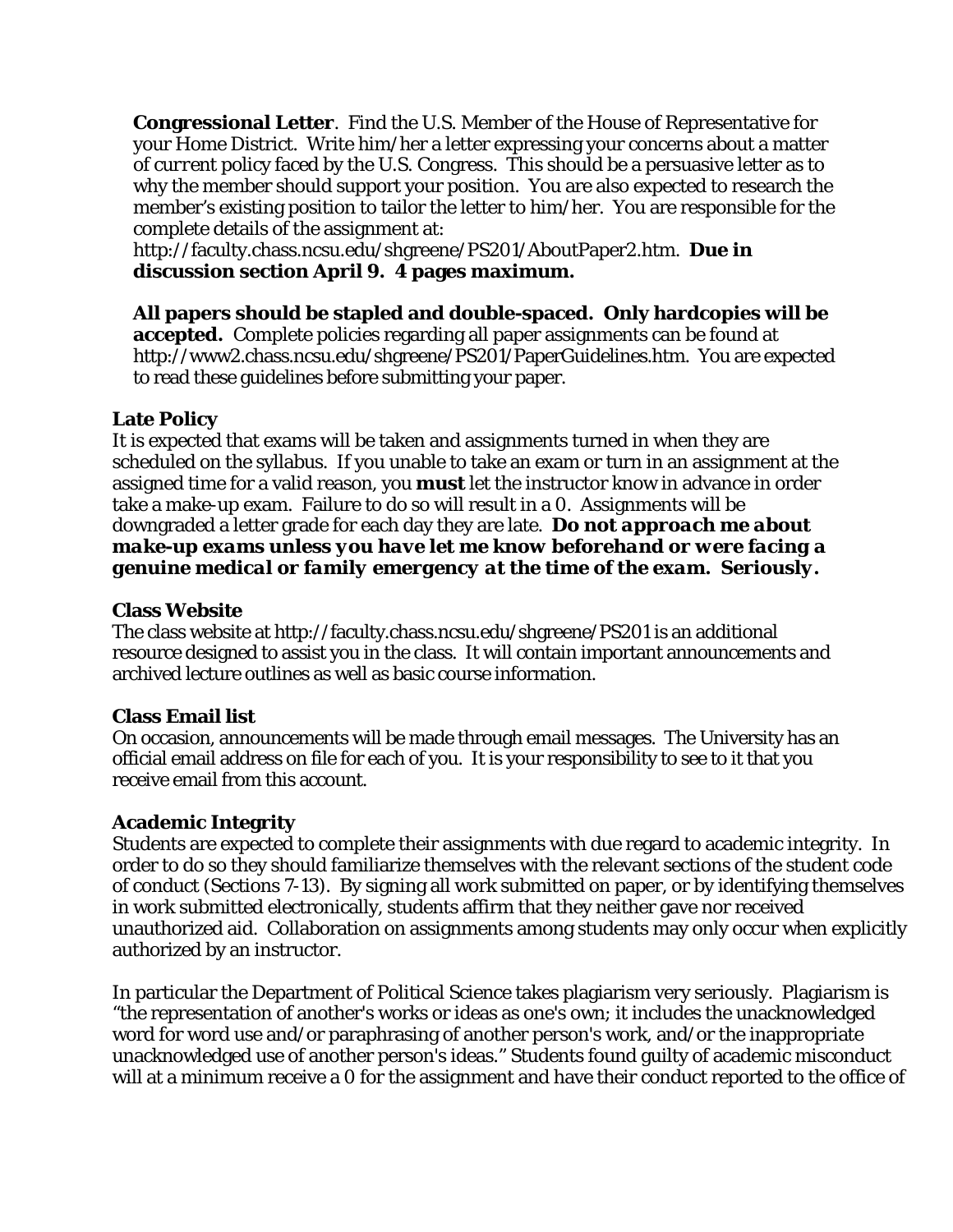student affairs. Depending on the severity of the infraction, it is possible that you will automatically fail the course.

## **Disability**

Reasonable accommodations will be made for students with verifiable disabilities. In order to take advantage of available accommodations, students must register with Disability Services for Students at 1900 Student Health Center, Campus Box 7509, 515-7653

## **Research Requirement**

All PS201 students are required to become familiar with the procedures of political science research, either by participating in the *Political Science Research Subject Pool* (PSRSP) or by writing a short (3 page) paper. Either activity should require the same amount of time. (Students repeating PS201 do not have to complete the requirement a second time.) Students that fail to satisfy the research requirement will receive a grade of incomplete for the course.

## *Participation in Political Science Research*

Students choosing the PSRSP will satisfy the requirement by participating as a subject in studies totaling 4 credits. A study lasting less than 30 minutes earns one credit; one that lasts 30-60 minutes earns two credits, and so forth. Early in the semester, you will be sent a registration link to sign up for the studies and to be included you must provide your name and university provided e-mail address. Once studies begin, you will be contacted (via e-mail, probably through SurveyMonkey, an on-line survey software firm that we often use) by researchers seeking subjects for a study. You will receive a brief description of the study and session locations/times and may choose to accept or decline participation. Usually 8 or 9 studies are offered each semester. The studies will insure student anonymity or confidentiality and follow the guidelines of the NCSU Institutional Review Board. You may at any time withdraw from a study you find objectionable without loss of participation credit. Please report any such incident to Dr. Cobb (513- 3709). At the conclusion of participation the investigator will explain the study and answer any questions.

### *Report on a Research Article*

As an alternative to participating in the PSRSP you may write a paper discussing a recent article from a political science journal. You are expected to gain and demonstrate some familiarity with the methods of political science research. Select an article from the list found at http://faculty.chass.ncsu.edu/boettcher/articles.html. Give the full reference for the article: name of author(s), year, title of the article, title of the journal, volume, page numbers. Then summarize the hypotheses/goals of the researcher(s), method(s) used to test the hypotheses, results of the study, and political significance/relevance of the results. The paper should be typed, double-spaced, in a 10 or 12 point font, at least three pages long, and include you name and social security number. Papers must be turned in by the 14th week of the semester. All papers are graded pass/fail. If a paper is unacceptable you will be given the reasons for its rejection and asked to make necessary revisions.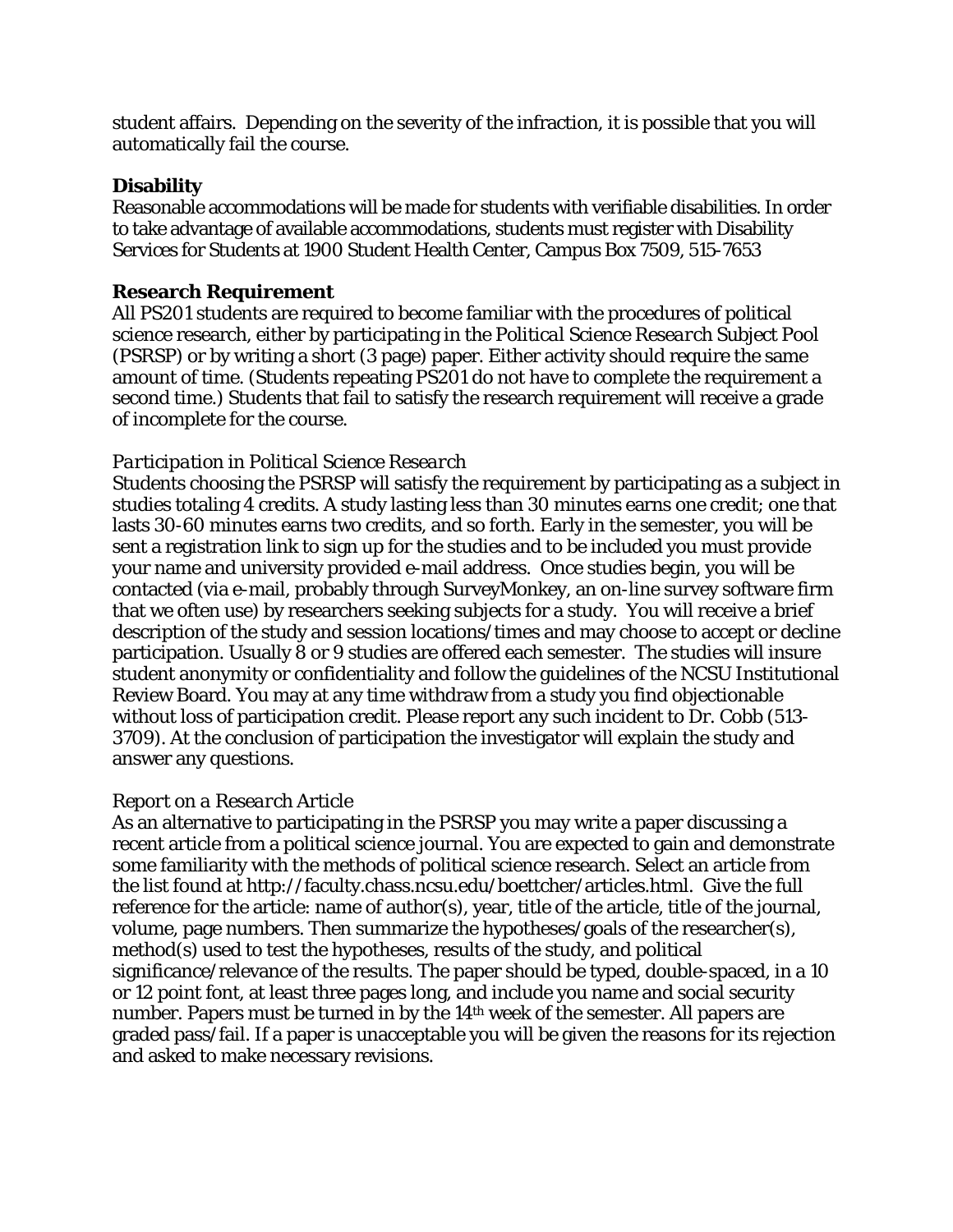# **Schedule of Lecture Topics and Assigned Readings (Spring 2011)**

| <b>January 10</b>      | <b>Course Introduction</b>                                                                                                                                                                                                        |
|------------------------|-----------------------------------------------------------------------------------------------------------------------------------------------------------------------------------------------------------------------------------|
| <b>January 12</b>      | <b>The Constitution</b><br>Fiorina, chapter 2<br>Sabato, "It's Time to Reshape the Constitution"*<br>Allen, "Our Godless Constitution"*                                                                                           |
| <b>January 17</b>      | <b>No Class: Martin Luther King Holiday</b>                                                                                                                                                                                       |
| <b>January 19</b>      | <b>Federalism</b><br>Fiorina, chapter 3<br>Levinson, "It is Time to Repair the Constitution's Flaws"*                                                                                                                             |
| <b>January 24</b>      | <b>Political Culture</b><br>Fiorina, chapter 4<br>Mahbunani, "Can America Fail?"*                                                                                                                                                 |
| <b>January 26 – 31</b> | <b>Mass Media</b><br>Fiorina, chapter 6<br>Moyers, "Journalism and Democracy"*<br>Folkenflik, "The Media's True Ideology: Avoiding One"*<br>Folkenflik, "From London: A Case Study in Opinionated Press"*                         |
| <b>February 2-9</b>    | <b>Public Opinion</b><br>Fiorina, chapter 5<br>Sunstein, "The Polarization of Extremes"*<br>Moore, "Manufacturing Public Opinion*, chapter 2*                                                                                     |
| <b>February 14</b>     | <b>Political Participation</b><br>Fiorina, chapter 7<br>Pastor, "America Observed"*<br>Hayward, "Vote or Else"*                                                                                                                   |
| <b>February 16</b>     | <b>Midterm Exam I</b>                                                                                                                                                                                                             |
| <b>February 21-23</b>  | <b>Political Parties</b><br>Fiorina, chapter 9 (Political Parties section)<br>Pew political typology quiz at: http://typology.people-press.org/<br>Murphy, "Who Should Redistrict?"*<br>Paper #1 due in discussion on February 25 |